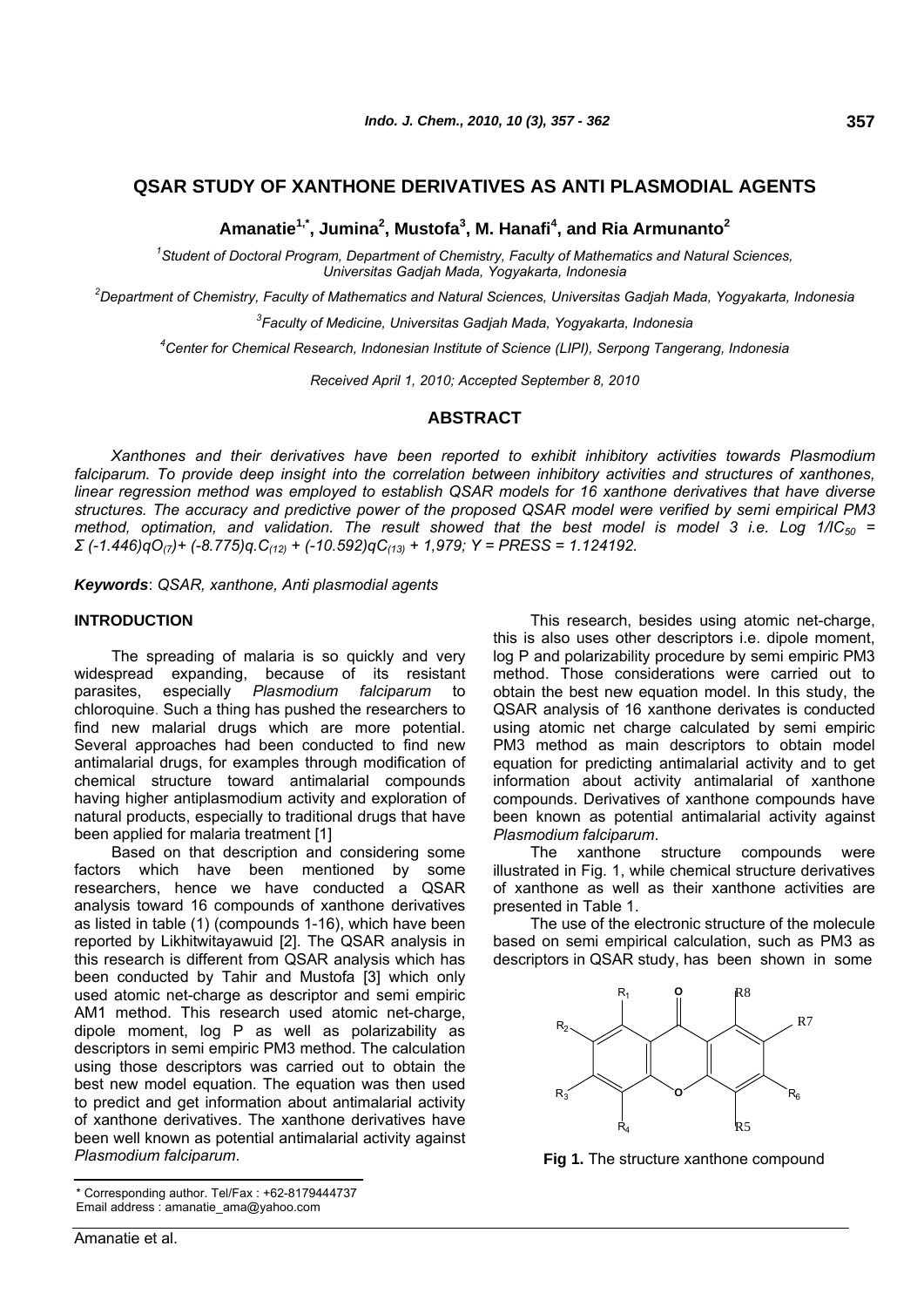| No |                |                |                | Group atom C |                |                |                |                | $Log IC_{50}$ |
|----|----------------|----------------|----------------|--------------|----------------|----------------|----------------|----------------|---------------|
|    | R <sub>1</sub> | R <sub>2</sub> | R <sub>3</sub> | R4           | R <sub>5</sub> | R <sub>6</sub> | R7             | R <sub>8</sub> |               |
| 1  | Н              | OH             | H              | H            | Н              | H              | н              | H              | 1.70          |
| 2  | Н              | H              | OH             | H            | Н              | H              | н              | H              | 2.00          |
| 3  | OH             | Н              | OН             | н            | H              | н              | н              | н              | 1.88          |
| 4  | н              | н              | OΗ             | н            | Н              | OΗ             | н              | н              | 2.00          |
| 5  | н              | H              | н              | OH           | OH             | н              | н              | н              | 1.20          |
| 6  | Н              | OH             | OH             | OН           | н              | H              | н              | Н              | $-60$         |
| 7  | н              | н              | OΗ             | OН           | OH             | OH             | н              | Н              | .70           |
| 8  | н              | OH             | OΗ             | OН           | <b>OH</b>      | OΗ             | н              | Н              | $-.40$        |
| 9  | OH             | н              | ΟH             | н            | OH             | OH             | OH             | H              | .00           |
| 10 | н              | OH             | <b>OH</b>      | <b>OH</b>    | <b>OH</b>      | OН             | <b>OH</b>      | Н              | $-1.00$       |
| 11 | н              | OMe            | OMe            | OMe          | OMe            | OMe            | н              | н              | 2.00          |
| 12 | н              | <b>OAc</b>     | <b>OAc</b>     | OAc          | OAc            | <b>OAc</b>     | н              | H              | $-1.10$       |
| 13 | $C_5H_{10}$    | OMe            | OН             | $C_5H_{10}$  | н              | OH             | $C_5H_{10}$    | OH             | .40           |
| 14 | $C_{11}H_{19}$ | OMe            | ΟH             | н            | н              | OН             | $C_6H_{12}$    | <b>OH</b>      | .48           |
| 15 | $C_{11}H_{19}$ | OMe            | ΟH             | н            | Н              | OΗ             | $C_7H_{13}$    | OH             | .18           |
| 16 | н              | OMe            | OН             | Η            | Н              | OΗ             | $C_{11}H_{19}$ | OH             | .48           |

**Table 1.** Series 16 xanthone derivatives and antiplasmodial activity

reports. This can lead to useful model equations for the prediction of antimalarial activity from the calculated atomic net charges [4].

# **EXPERIMENTAL SECTION**

## **Materials**

This research is a theoretical study that uses PM3 semi empirical method in QSAR models of xanthone derivatives. The structure of xanthone compound is illustrated in Fig. 1, while the structures of xanthone derivatives as well as their xanthone activities are presented in Table 1. All xanthone derivatives are used in computational chemistry calculation to produce predictors. 16 xanthone derivatives as antimalarial agents are applied to statistical calculation as dependent variable for antiplasmodial activities. Data are obtained from the journal have been reported to show antimalarial activities by Likhitwitayawuid [2].

## **Instrumentation**

Computational chemistry calculations are conducted at Yogyakarta State University, Yogyakarta, Indonesia and Organic Chemistry Laboratory of Mathematics and Natural Science, Yogyakarta State University, Yogyakarta, Indonesia, and Organic Chemistry Laboratory, Faculty of Mathematics and Natural Science Universitas Gadjah Mada, Yogyakarta, Indonesia. Calculations were performed on, Intel (R) Pentium IV with 2.66 GHz processor, 2.77GB of RAM, and 40 GB Harddisk Drive, The software's used are Hyperchem ver. 7.0 (for electronic calculation and predictor) and SPSS ver. 15.0 (for statistical analysis).

#### **Procedure**

## *Semi-Empirical PM3 Method Selection*

Each compound is drawn into a three dimensional (3D) model of compound. Then calculations of parameters are set up for each model. The semiempirical PM3 method was chosen in this study. This method was successively to develop and to refine of the previous methods such as AM1 semi-empirical. The 16 series consists of xanthone derivatives, group atom C and the value of antiplasmodial activity (Log  $IC_{50}$ ).

## *Electronic Parameters Calculation Results*

The Computational chemistry calculations were performed using semi-empirical method PM3. This method was improved from the previous methods such as MNDO [5] which can predict the compounds with an oxidation number of lots. One result of the calculation by using computational chemistry programs can provide output data in the form of the atomic net charge. In Table 2 presents data on the atomic net charge for the carbon atoms of the 16 compounds, which used for QSAR analysis.

Data in Table 2 contains the  $IC_{50}$  values for 16 xanthone derivatives having antimalarial activity [6], so we get the results of the relationship between  $log IC_{50}$ with atomic net charge of 16 compounds that were analyzed as presented in Table 2.

The value of the atomic net charge, dipole moment, log P, and polarisability from xanthone derivatives. Table 2 shows that there is influence of group substituent. Substitution of an atom on  $C_2$ instance will result in the reduction of the  $C_2$  negative charge relative to the load from the  $C_2$  atom cluster compounds without substituent. The existence of this cluster resulted in partial reduction of the charge induction.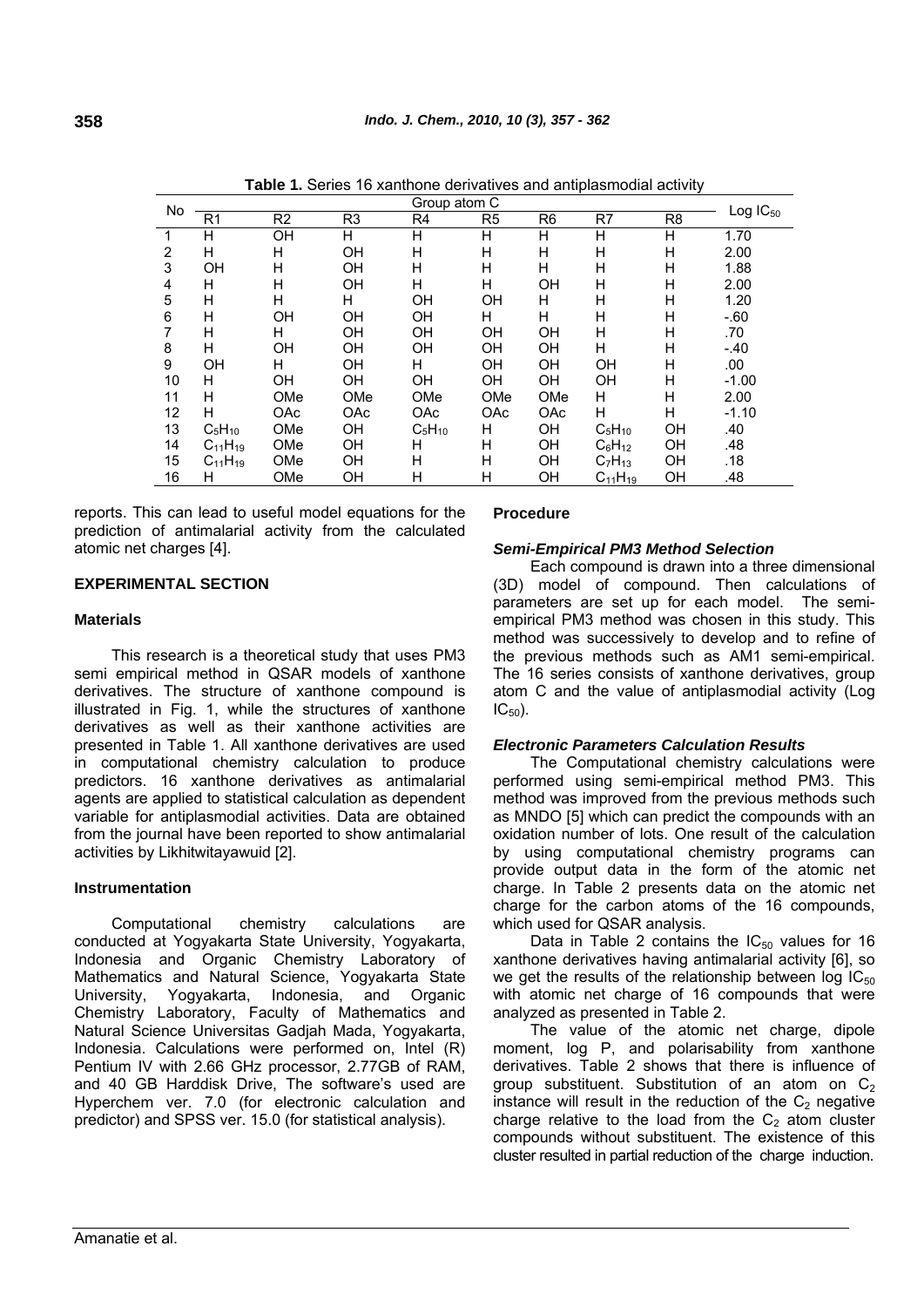**Table 2**. Value atomic net charges, dipole moment, log P and polarizability of xanthone derivatives used in the models

| qC1     | -dC2 -dC3              | gC4 gC5 gC6 gO7 gC8 gC9 gC10 gC11 gC12 gC13 gC14 gO15 moment logP polarz massa |                                                        |                                  |  |                                                         |                                                         |                                                                       |                |       |               |                          | volume                     | logiC <sub>50</sub> |
|---------|------------------------|--------------------------------------------------------------------------------|--------------------------------------------------------|----------------------------------|--|---------------------------------------------------------|---------------------------------------------------------|-----------------------------------------------------------------------|----------------|-------|---------------|--------------------------|----------------------------|---------------------|
|         | $0.06 - 0.08 - 0.11$   | $0.08 - 0.18$                                                                  |                                                        |                                  |  |                                                         |                                                         | $-0.11$ $-0.10$ $0.12$ $-0.22$ $0.39$ $-0.15$ $-0.04$ $-0.15$ $-0.01$ | $-0.33$        |       | 1.54 -0.45    | 22.51.212.20             | 601.56                     | 1.70                |
| -0.19   | $0.16 - 0.26$          | $0.16 - 0.26$                                                                  |                                                        |                                  |  |                                                         | $0.03 - 0.10$ $0.11 - 0.22$ $0.40 - 0.15 - 0.04 - 0.15$ | $-0.01$                                                               | -0.33          | 3.24. |               | $-0.45$ 22.51 212.51     | 602.82                     | 2.00                |
| $-0.26$ | $0.21 - 0.31$          | $0.21 - 0.37$                                                                  |                                                        |                                  |  | $0.26 - 0.10$ $0.12 - 0.22$ $0.43 - 0.15 - 0.04 - 0.15$ |                                                         |                                                                       | $0.00 - 0.38$  |       |               | 3.96 -1.47 23.15 228.20  | 614.29                     | 1.88                |
| -0.19   | በ16 -በ25               | በ 16 - በ 26                                                                    |                                                        |                                  |  | $0.03 - 0.10$ $0.15 - 0.26$ $0.40 - 0.20$ $0.16 - 0.24$ |                                                         |                                                                       | $0.04 - 0.34$  |       |               | 2.53 -1.47 23.15 228.20  | 622.66                     | 2.00                |
|         | $-0.11 - 0.10 - 0.07$  | $0.03 - 0.18 - 0.05 - 0.09 - 0.09 - 0.19 - 0.39 - 0.06 - 0.14 - 0.10$          |                                                        |                                  |  |                                                         |                                                         |                                                                       | $-0.05 - 0.32$ |       |               | 2.99 -1.47 23.15 229.20  | 619.81                     | 1.20                |
|         | $0.05$ $0.10$ $-0.03$  | $0.06 - 0.19 - 0.11 - 0.11 - 0.12 - 0.22 - 0.40 - 0.15 - 0.04 - 0.15$          |                                                        |                                  |  |                                                         |                                                         |                                                                       | $-0.01 - 0.33$ |       |               | 3.03 - 2.50 23.79 244.20 | 640.11                     | $-0.60$             |
|         | -017 013 -005          | $0.09 - 0.23$ $0.00 - 0.09$ $0.11 - 0.22$ $0.40$                               |                                                        |                                  |  |                                                         | . በበ2. በበ6. በ19.                                        |                                                                       | በበበ -በ33       |       | $3.75 - 3.52$ | 2.52 260.20              | 659.74                     | 0.70                |
|         | 0.05 0.10 -0.02        | $0.05 - 0.19 - 0.11 - 0.09 - 0.12 - 0.22 - 0.40$                               |                                                        |                                  |  |                                                         | 0.02 0.06 -0.20                                         |                                                                       | $0.00 - 0.33$  |       |               | 4.08 -4.53 25.06.276.20  | 679.77                     | $-0.40$             |
|         | -0.26 0.21 -0.30       | $0.21 - 0.38$ $0.26 - 0.07$ $0.08 - 0.18$ $0.43$                               |                                                        |                                  |  |                                                         | $0.06$ $0.03$ $0.02$                                    |                                                                       | $-0.10 - 0.38$ |       |               | 3.46 -4.55 25.06 276.20  | 672.94                     | 0.00                |
|         | $0.05$ $0.10$ $-0.02$  | $0.06 - 0.19 - 0.11 - 0.08 - 0.08 - 0.18 - 0.40$                               |                                                        |                                  |  |                                                         | 0.05 0.03 0.02                                          |                                                                       | $-0.10 - 0.33$ |       |               | 3.37 -3.57 25.70 292.20  | 699.08                     | $-1.00$             |
| 0.01    | $0.09\quad 0.00$       | $0.10 - 0.21$                                                                  | $-0.04$ $-0.07$ 0.13 $-0.25$ 0.40 $-0.03$ 0.13 $-0.22$ |                                  |  |                                                         |                                                         |                                                                       | $0.03 - 0.33$  |       | $2.80 - 4.39$ | 34.24 346.34             | 946.99                     | 2.00                |
| 0.04    | $0.12 \quad 0.04$      | $0.12 - 0.20$                                                                  | $-0.01$ $-0.08$ $0.12$ $-0.21$ $0.39$                  |                                  |  |                                                         | $0.03$ $0.13$ $-0.14$                                   |                                                                       | $0.01 - 0.32$  |       | $5.22 - 5.63$ |                          | 43.84 486.39 1.238.20      | $-1.10$             |
|         | -0.03 0.15 -0.21       | $0.15 - 0.24$                                                                  |                                                        |                                  |  | $0.04 - 0.11$ $0.18 - 0.30$ $0.42 - 0.24$ $0.20 - 0.31$ |                                                         |                                                                       | $0.24 - 0.03$  | 5.45  | 1.41          |                          | 58.72 520.67 1.329.36      | 0.40                |
|         | $-0.03$ $0.14$ $-0.25$ | $0.14 - 0.24$                                                                  |                                                        |                                  |  | 0.06 -0.11 0.18 -0.30 0.42 -0.24 0.20 -0.31             |                                                         |                                                                       | $0.24 - 0.03$  | 5.49  | 1.25          |                          | 56.88 506.64 1.489.98      | 0.48                |
|         | $-0.03$ $0.15$ $-0.25$ | $0.14 - 0.24$                                                                  |                                                        |                                  |  | $0.05 - 0.11$ $0.18 - 0.30$ $0.42 - 0.24$               | $0.20 - 0.32$                                           |                                                                       | $0.24 - 0.03$  | 2.90  |               |                          | 0.25 57.52 522.69 1,326.67 | 0.18                |
|         | $-0.03$ $0.15$ $-0.25$ | $0.15 - 0.24$                                                                  |                                                        | $0.05 -0.11$ $0.16 -0.27$ $0.41$ |  | $-0.21$                                                 | $0.16 - 0.23$                                           | በ 21.                                                                 | -0.03          |       | $3.68 - 0.19$ |                          | 49.73 452.55 1.313.75      | 0.48                |

Table 3. Corelation variable of log IC<sub>50</sub> vs net charge atoms

| Variable | qC1     | qC2     | qСЗ     | qC4       | qC5     | aC6     | qO7     | qC8       | qC9     | qC10    | qC1       | qC1.<br>2 | qC13    | qC14    | q015    | $log$ IC $_{50}$ |
|----------|---------|---------|---------|-----------|---------|---------|---------|-----------|---------|---------|-----------|-----------|---------|---------|---------|------------------|
| qC1      |         | 0.06    | $-0.08$ | $-0.11$   | 0.08    | $-0.18$ | $-0.11$ | $-0.10$   | 0.12    | $-0.22$ | 0.39      | $-0.15$   | $-0.04$ | $-0.15$ | $-0.01$ | $-0.33$          |
| qC2      | 0.06    |         | 0.16    | $-0.26$   | 0.16    | $-0.26$ | 0.03    | $-0.10$   | 0.11    | $-0.22$ | 0.40      | $-0.15$   | $-0.04$ | $-0.15$ | $-0.01$ | $-0.33$          |
| qC3      | $-0.08$ | 0.016   |         | $-0.31$   | 0.21    | $-0.37$ | 0.26    | $-0.10$   | 0.12    | $-0.22$ | 0.43      | $-0.15$   | $-0.04$ | $-0.15$ | 0.00    | $-0.38$          |
| qC4      | $-0.11$ | $-0.26$ | $-0.31$ |           | 0.16    | $-0.26$ | 0.03    | $-0.10$   | 0.15    | $-0.26$ | 0.40      | $-0.20$   | 0.16    | $-0.24$ | 0.04    | $-0.34$          |
| qC5      | 0.08    | 0.16    | 0.21    | 0.16      |         | $-0.18$ | $-0.05$ | $-0.09$   | 0.09    | $-0.19$ | 0.39      | 0.06      | $-0.14$ | $-0.10$ | $-0.05$ | $-0.32$          |
| qC6      | $-0.18$ | $-0.26$ | $-0.37$ | $-0.26$   | $-0.18$ |         | $-0.11$ | $-0.11$   | 0.12    | $-0.22$ | 0.40      | $-0.15$   | $-0.04$ | $-0.15$ | $-0.01$ | $-0.33$          |
| qO7      | $-0.11$ | 0.03    | 0.26    | $_{0.03}$ | $-0.05$ | $-0.11$ |         | $-0.09$   | 0.11    | $-0.22$ | 0.40      | 0.02      | 0.06    | $-0.19$ | 0.00    | $-0.33$          |
| qC8      | $-0.10$ | $-0.10$ | $-0.10$ | $-0.10$   | $-0.09$ | $-0.11$ | $-0.09$ |           | 0.12    | $-0.22$ | 0.40      | 0.02      | 0.06    | $-0.20$ | 0.00    | $-0.33$          |
| qC9      | 0.12    | 0.11    | 0.12    | 0.15      | 0.09    | 0.12    | 0.11    | 0.12      |         | $-0.18$ | 0.43      | 0.06      | 0.03    | 0.02    | $-0.10$ | $-0.38$          |
| qC10     | $-0.22$ | $-0.22$ | $-0.22$ | $-0.26$   | $-0.19$ | $-0.22$ | $-0.22$ | $-0.22$   | $-0.18$ |         | 0.40      | $-0.03$   | 0.13    | $-0.22$ | 0.03    | $-0.33$          |
| qC11     | 0.39    | 0.40    | 0.43    | 0.40      | 0.39    | 0.40    | 0.40    | 0.40      | 0.43    | 0.40    |           | 0.03      | 0.13    | $-0.14$ | 0.01    | $-0.32$          |
| qC12     | $-0.15$ | $-0.15$ | $-0.15$ | 0.20      | 0.06    | $-0.15$ | 0.02    | 0.02      | 0.06    | $-0.03$ | 0.03      |           | 0.20    | $-0.31$ | 0.24    | $-0.03$          |
| qC13     | $-0.04$ | $-0.04$ | $-0.04$ | 0.16      | $-0.14$ | $-0.04$ | 0/06    | 0.06      | 0.03    | 0.13    | 0.13      | 0.20      |         | $-0.31$ | 0.24    | $-0.03$          |
| qC14     | $-0.15$ | $-0.15$ | $-0.15$ | $-0.24$   | $-0.10$ | $-0.15$ | $-0.19$ | $-0.20$   | $-0.02$ | 0.22    | $-0.14$   | $-0.31$   | $-0.31$ |         | 0.24    | $-0.03$          |
| q015     | $-0.01$ | $-0.01$ | 0.00    | 0.04      | $-0.05$ | $-0.01$ | $-0.00$ | $_{0.00}$ | $-0.10$ | 0.03    | $_{0.01}$ | 0.24      | 0.24    | 0.24    |         | 0.24             |
| Log IC50 | $-0.33$ | $-0.33$ | $-0.38$ | $-0.34$   | $-0.32$ | $-0.33$ | $-0.33$ | $-0.38$   | $-0.33$ | $-0.33$ | $-0.32$   | $-0.03$   | $-0.03$ | $-0.03$ | 0.24    |                  |

The C originally bounded by H atoms. The atomic charge on C was quite negative, but after the H atom is replaced with a cluster, the atomic charge at C will decrease to the negative value. This indicated that the position of H in more distant groups resulted in large differences in atomic charge on an atom with clusters substituent different. The groups substituent  $-CH<sub>3</sub>$  and-OCH3, a reduction of the negative value will be greater with substituent -OCH<sub>3</sub>-CH<sub>3</sub> compared with, this is because the position of the atoms  $H-OCH<sub>3</sub>$  on farther than the-CH3. Substitution at an atom effect also on the increase or decrease the negative value of the atomic charge on the atoms in the next position. It will induce the atoms on the next position.

The induction process can be explained as follows. The existence of substitutions in a single atom, would lead to the induction pattern of the partial charge of each atom, from  $C_1$  to  $C_{15}$  reduction which will occur or negative value addition in alternating intervals. E.g. to substitutions at the  $C<sub>2</sub>$  atom charge will decrease the negative values, as well as for the  $C_3$  and  $C_5$  are the atoms  $C_1$ ,  $C_3$  and  $C_5$  would increase the negative value. For substitution in the sequence e.g. C atoms  $C_3$  and  $C_4$  will induce the atoms in other positions of  $C_1$ ,  $C_2$ ,  $C_{12}$ and  $C_{13}$  that is becoming increasingly negative values. This can be presented in Table 3.

#### *Results Analysis of QSAR*

Regression analysis was used to determine the variable-free variables selected in model building QSAR equation. The statistical parameters used in the regression analysis as a factor in decision-making is R determination, SD and F. Independent variables can be reduced and supplemented. For a good analysis, then for n independent variables at least 2n +1 data sample used for analysis. In this study, 16 samples derivatives compounds xanthone means for good statistical analysis, used at least nine independent variable. They can be obtained from the main structure of the atomic net charge that is on the ring in xanthone compounds that includes  $C_1$ ,  $C_2$ ,  $C_3$ ,  $C_4$ ,  $C_5$ ,  $C_6$ ,  $O_7$ ,  $C_8$ ,  $C_9$ ,  $C_{10}$ ,  $C_{11}$ ,  $C_{12}$ ,  $C_{13}$ ,  $C_{14}$ , and  $C_{15}$ .

The study was based on the position of substitution, which occur relatively influence on the antimalarial activity of xanthone derivatives. Based on relatively small sample size, get a good equation, so in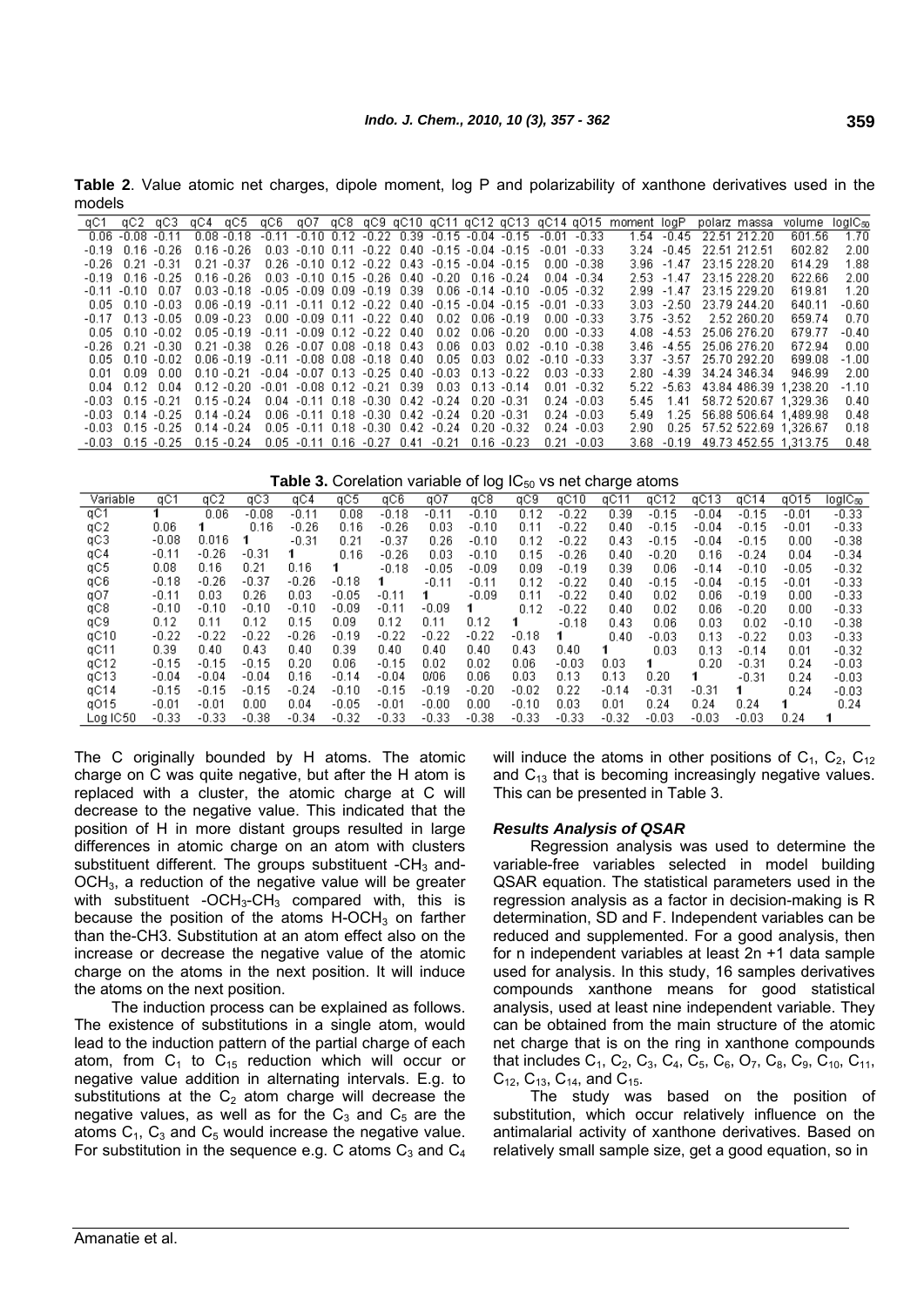|       | ,     |                    | งบนเแ                             | w |
|-------|-------|--------------------|-----------------------------------|---|
| Model | R     | F <sub>count</sub> | $F_{\text{count}}/F_{\text{tab}}$ |   |
|       | 0.97  | 18.871             | 0.001                             |   |
| Ш     | 0.635 | 1.183              | 0.396                             |   |
| Ш     | 0.843 | 4.315              | 0.045                             |   |
| IV    | 0.711 | 1.224              | 0.400                             |   |
| v     | 0.786 | 1.346              | 0.381                             |   |
| VI    | 0.757 | 1.122              | 0.460                             |   |
| VII   | 0.854 | 2.248              | 0.196                             |   |
| VIII  | 0.911 | 2.627              | 0.136                             |   |
| IX    | 0.635 | 1.8                | 0.225                             |   |
| X     | 0.812 | 2.318              | 0.168                             |   |
| ΧI    | 0.921 | 4.689              | 0.056                             |   |
| XII   | 0.834 | 2.746              | 0.126                             |   |

**Table 4.** QSAR Model, R value, Fcount, F<sub>count</sub>/Ftable

|  |  | Table 5. Standard Deviation (SD) model 1 and model 3 |  |  |  |
|--|--|------------------------------------------------------|--|--|--|
|  |  |                                                      |  |  |  |

| No.            | Model   | Standard Deviation (SD) |
|----------------|---------|-------------------------|
| $\blacksquare$ | Model 1 | $SD = 1.15600$          |
| - 2            | Model 3 | $SD = 1.13768$          |

this study used 15 independent variables that  $qC_1$ ,  $qC_2$ , qC<sub>3</sub>, qC<sub>4</sub>, qC<sub>5</sub>, qC<sub>6</sub>, qO<sub>7</sub>, qC<sub>8</sub>, qC<sub>9</sub>, qC<sub>10</sub>, qC<sub>11</sub>, qC<sub>12</sub>,  $qC_{13}$ ,  $qC_{14}$ ,  $qO_{15}$  to be involved in statistical analysis. The data are presented in Table 2.The moment dipole, log P and polarizabilities of the ring are not involved in the QSAR test. Without a factor that should be used in the design of new antimalarial drugs.

# *Log IC50 correlation with the atomic net charge*

To see the distant relationship between the variables and performed correlations among variables involved. It is done mainly by looking at the level of influence of each of the atomic net charge against the log  $IC_{50}$  value. The value of the correlation between variables was calculated by statistical analysis. The values of the correlation between variables are presented in Table 3. Correlation is stronger for the data which approximates the value of  $R = 1$  or  $R = -1$ . Table 4 shows that the independent variable is relatively strong influence on the value of antimalarial activity. log  $IC_{50}$  is the value of activities of *plasmodium falciparum*. This figure is quite close to one. Therefore, if there is a substitution group allegedly positioned anywhere on the ring in xanthone due to the changes in the value of the net charge of atoms  $C_1$  and  $C_2$  would result in a change in the activity of xanthone derivatives. Furthermore, if observed further shows that there are significant differences or the influence of independent variables qC<sub>1</sub>, qC<sub>2</sub>, qC<sub>3</sub>, qC<sub>4</sub>, qC<sub>5</sub>, qC<sub>6</sub>, qO<sub>7</sub>, qC<sub>8</sub>, qC<sub>9</sub>, qC<sub>10</sub>, qC<sub>11</sub>,  $qC_{12}$ ,  $qC_{13}$ ,  $qC_{14}$ ,  $qO_{15}$ , and  $qC_{16}$  against not free variable log IC<sub>50</sub> is different. The Table 6 shows that  $qC_{12}$ ,  $qC_{13}$ ,  $qC_{14}$  and  $qC_{15}$  for model 1 are dominant. Table 7 showed that  $qC_{1}$ ,  $qC_{2}$ ,  $qO_{15}$  and  $qC_{16}$  for model 3 are dominant. Therefore we need further analysis to determine the best equation model with the most significant data. Equation of these relations is [8]:

|  |  |  |  |  | Log 1 / IC <sub>50</sub> = $\sum P_{(7)} q_{(7)} + P_{(12)} q_{(12)} + P_{(13)} q_{(13)} + D$ | (1) |
|--|--|--|--|--|-----------------------------------------------------------------------------------------------|-----|
|--|--|--|--|--|-----------------------------------------------------------------------------------------------|-----|

PRESS =  $\sum_{n=1}^{\infty}$  (log IC<sub>50</sub> experiment - logIC<sub>50</sub> prediction)<sup>2</sup> (2)

# **RESULT AND DISCUSSION**

The calculated PM3 atomic net charges, dipole moment, log P and polarizability of xanthone derivatives used in models are listed in Table (2) in searching for appropriate models according to eq.(1). This allows the exclusion of less relevant atoms and provides opportunity for a gradual evaluation of y the atoms influencing significantly of the anti malarial activity of molecules.

## **Multilinear regression analysis**

Statistical analysis is used to process data on the determination of the best QSAR equation model using multilinear regression analysis. From the data correlation is known that  $qC_1$ ,  $qC_2$ ,  $qC_3$ ,  $qC_4$ ,  $qC_5$ ,  $qC_6$ , qO<sub>7</sub>, qC<sub>8</sub>, qC<sub>9</sub>, qC<sub>10</sub>, qC<sub>11</sub>, qC<sub>12</sub>, qC<sub>13</sub>, qC<sub>14</sub>, qO<sub>15</sub> are dependent variable against log  $IC_{50}$  is relatively the same. It is difficult to determine exactly where the most dominant variable. Therefore it is performed a variety of independent variables to obtain the best QSAR equation model. Using variation of 12 combinations of four variables obtained QSAR equation model was chosen worthy to be studied, the R value, F value and  $F_{eval}/F_{table}$  presented in Table 5. This equation was chosen based on the value of R, F value,  $F_{eval}/F_{table}$ . The equation was chosen to have relatively high R value close to 1 or -1 which means the equation quite linier (linearity test). The more linear means the better expected evaluation. In statistical analysis, commonly used R for R is greater accuracy compared to r. Selected equations is presented in Table 5. The equations which have a relatively high R is firstly performed. The highest R value for 0.970 is a model 1 involving the independent variable, while the lowest R value for 0.635 is the model of 2 and 9 involving the free variable. The range of values for R is 0-1. For R values equal to zero means no relationship at all among the independent variables and the atomic net charge dependent variable log  $IC_{50}$ . If the value of R close to one means that the regression equation are ideal stated. This means that the correlation between independent variables and no free perfect [7]. If a relatively high R value close to 1 indicates that activity relationship of compounds that have antimalarial activity with electronic structure xanthone derivative compounds is an ideal linear relationship. However, only the parameter R represents the size of the model equations linearity concerned, the analysis was continued with advanced statistical parameters.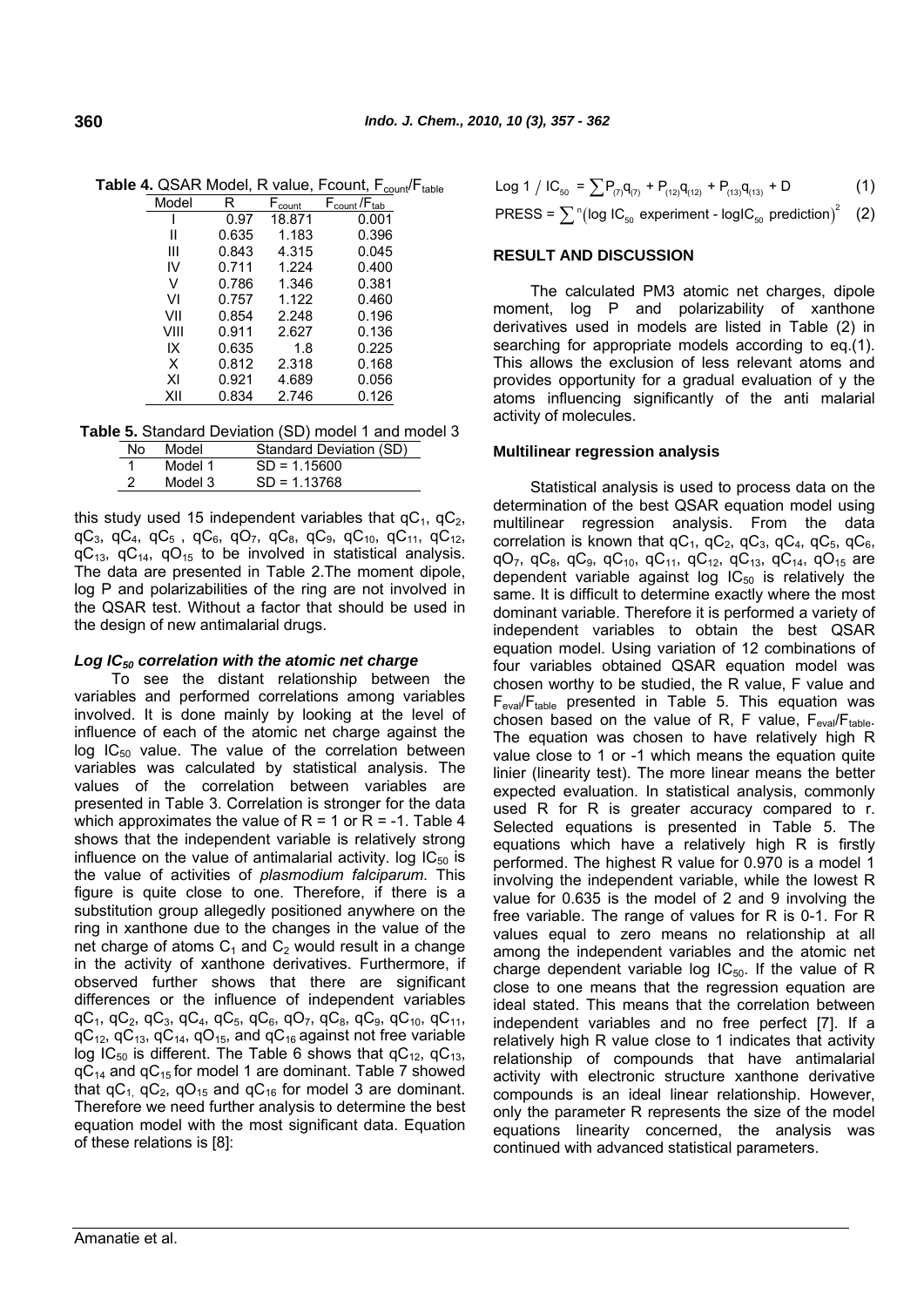|    | <b>Table 6. Model 1</b> |                 |           |                    |            |         |                    |                              |  |
|----|-------------------------|-----------------|-----------|--------------------|------------|---------|--------------------|------------------------------|--|
| No | Compound                | aC <sub>1</sub> | $qC_{12}$ | $\mathsf{qC}_{13}$ | Mom dipole | loaP    | $Log IC_{50}$ eval | $Log IC_{50}$ <sub>exp</sub> |  |
| 1  | 13                      | $-0.3$          | 0.20      | $-0.31$            | 5.45       | 1.41    | 8.71508            | 0.40                         |  |
| 2  | 14                      | $-0.3$          | 0.20      | $-0.31$            | 5.49       | 1.25    | 8.55082            | 0.48                         |  |
| 3  | 15                      | $-0.3$          | 0.20      | $-0.32$            | 2.90       | 0.25    | 4.6459             | 0.15                         |  |
| 4  | 16                      | $-0.3$          | 0.16      | $-0.23$            | 3.68       | $-0.19$ | 5.18288            | 0.48                         |  |

|    | <b>Table 7.</b> Model 3 |         |         |              |            |                           |                   |  |
|----|-------------------------|---------|---------|--------------|------------|---------------------------|-------------------|--|
| No | Compound                | aO7     | aC12    | $\alpha$ C13 | Mom dipole | $Log IC_{50\text{ eval}}$ | $Log IC_{50\exp}$ |  |
|    |                         | $-0.10$ | $-0.04$ | $-0.15$      | 1.54       | 3.07318                   | 1.7               |  |
|    |                         | $-0.10$ | $-0.04$ | $-0.15$      | 3.24       | 1.98008                   | 2.0               |  |
| 3  | 15                      | $-0.11$ | 0.20    | $-0.32$      | 2.90       | 1.9078                    | 0.18              |  |
| 4  | 16                      | $-0.11$ | 0.16    | $-0.23$      | 3.68       | 0.80398                   | 0.48              |  |

**Table 8.** Log  $IC_{50 \text{ hit}}$  and log  $IC_{50 \text{ exp}}$  of Model 1

|   |             | No Log IC <sub>50 hit</sub> Log IC <sub>50 exp</sub> | $log IC_{50 exp}$ -<br>$log$ $IC_{50 \text{ hit}}$ | Δ <sup>2</sup> |
|---|-------------|------------------------------------------------------|----------------------------------------------------|----------------|
|   | 0.7073      | 0.40                                                 | $-0.3073$                                          | 0.094433       |
| 2 | $-0.967921$ | 0.48                                                 | $-1.447921$                                        | 0.209647       |
| 3 | 0.755808    | 0.15                                                 | $-0.605808$                                        | 0.367003       |
| 4 | 1.726755    | 0.48                                                 | $-1.246755$                                        | 0.0155439      |

**Table 9.** Log  $IC_{50 \text{ eval}}$  and log  $IC_{50 \text{ eval}}$  of Model 3

| No | $Log IC_{50\text{ eval}}$ $Log IC_{50\text{ exp}}$ |      | $log IC_{50 exp}$ -<br>$log$ IC <sub>50 hit</sub> $(\Delta)$ | $\Delta^2$ |
|----|----------------------------------------------------|------|--------------------------------------------------------------|------------|
|    | $-4.65515$                                         | 1.7  | 6.35515                                                      | 40.38793   |
| 2  | $-0.779654$                                        | 2.0  | 2.779654                                                     | 7.7266476  |
| 3  | $-1.68471$                                         | 0.18 | 1.86471                                                      | 3.477143   |
| 4  | $-1.85655$                                         | 0.48 | 2.33655                                                      | 5.459465   |

Significance of data is then performed by observing the standard Deviation (SD). The smaller the standard deviation (SD), are the more significant data. SD parameters in this study provide useful information because the value is spreading of on 1.13768, and then subsequently used to test the parameters of F. The greater F value, the more significant data. If the observed value of F, then the highest F value was to model one. Amounted to 18.871. Medium for the lowest F value is model 6 with a value of 1,122 and then by using the F table for comparison. F value is calculated relative to  $F_{table}$ . Calculate the  $F_{ratio}/F_{table}$  is presented. Data will be significantly calculate if the  $F_{ratio}/F_{table} > 1$  or F calculated > F table of Table 5 shows that  $F_{eval}/F_{table}$  is smaller than one is to model 3 with a value of 0.045. Table 6 and 7 shows model 1 and model 3.

The model 3 involved three independent variables qC<sub>1</sub>, qC<sub>2</sub>, qC<sub>3</sub>, qC<sub>4</sub>, qC<sub>5</sub>, qC<sub>6</sub>, qO<sub>7</sub>, qC<sub>8</sub>, qC<sub>9</sub>, qC<sub>10</sub>, qC<sub>11</sub>,  $qC_{12}$ ,  $qC_{13}$ ,  $qC_{14}$ ,  $qO_{15}$ , although very high R value of 0.970 shows that the ratio value of  $F_{eval}/F_{table} = 0.045$  is less smaller than one  $F_{eval}$  of means that F is much smaller than the  $F_{table}$ . This regression equation was statistically acceptable. It means that the three models can be selected as the best QSAR equation models of the 12 selected QSAR equations. Having obtained the best equation model, conducted a review between the variables involved to see the relationship between variables.

# **Determination of the best QSAR equation model**

Based on the calculation of regression statistics obtained a strong correlation between changes in molecular structure represented by the electronic parameters derivatives compounds and antimalarial activity xanthone substituted. Of the 12 equations obtained by a model equation was chosen the best three models presented in Table 5.

The selection model of equation 3 as the best of the 16 models are based on the selection equation: 1). A small price for the level of trust 0.001 means passing the borderline level of significance is p-0.05 or the data is quite significant. 2). Price R and SD (standard deviation, of  $R= 0.843$  and  $SD = 1.1703$ . 3). Price F i.e. if the value of F exceeds the value of F table or a ratio value of  $F_{eval}/F_{table}$  is smaller than one.  $F_{eval}/F_{table}$  for model  $3 = 0.045$ .

Thus the equation is significant enough to be the model best QSAR equations from a series of compounds derived antimalarial xanthone. SD value that represents the value of standard deviation which has a relatively small amount of 1.13708 R value of 0.843 means that about 84.3% variations of log  $IC_{50}$ values caused by the variation of the atomic net charge free variable. In other words we can say that changes in the antimalarial activity of compounds derived xanthone on a series of compounds derived xanthone around 84.3%. It is caused by changes in electron density in the selected atoms. R value is close to 1 means that the correlation between independent variables and no free near-perfect, the influence of independent variables in this case the atomic net charge against the log  $IC_{50}$  quite perfect (ideal). F value is a measure of the level of significance of differences in the regression equation model. F value is 4.815 with F value ratio/F table value of 0.045 is received so the regression model 3 can be accepted as the best QSAR equation model.